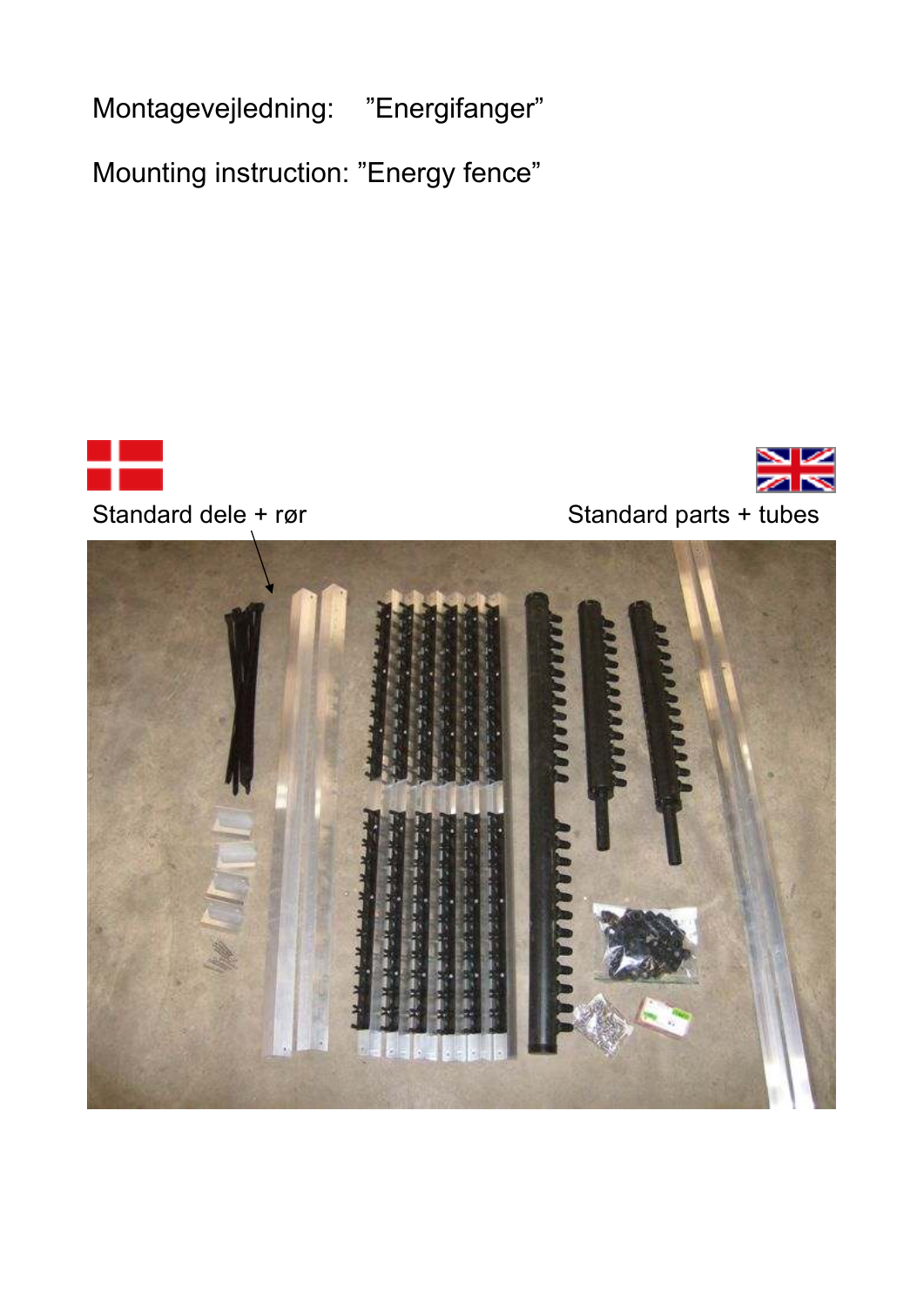|                                                                                       |             | 150 cm                 |                                                                  |
|---------------------------------------------------------------------------------------|-------------|------------------------|------------------------------------------------------------------|
|                                                                                       |             |                        |                                                                  |
|                                                                                       |             |                        |                                                                  |
|                                                                                       |             |                        |                                                                  |
|                                                                                       |             |                        |                                                                  |
|                                                                                       |             |                        |                                                                  |
|                                                                                       |             |                        |                                                                  |
| Ved montering på trykimpræg-<br>nerede pæle sættes disse<br>med max 150 i mellem sig. | $\mathbf 2$ | slag som er S formede. | Aluprofiler samles og fæstnes til<br>træpælene med små vinkelbe- |
| Manifoldrør placeres som vist og skub-<br>bes ind i alu skærm. Her fæstnes de         |             |                        |                                                                  |
| med plast strips                                                                      |             |                        |                                                                  |



**2 3** 

fix them to the piles with the small alu profiles (S - formed)

**3** 

The manifolds are put into the U-shaped covers and are to be fixed with the plastic strips.

wooden piles should not ex-

ceed 150 cm

 $\begin{pmatrix} 1 \end{pmatrix}$ 

**3**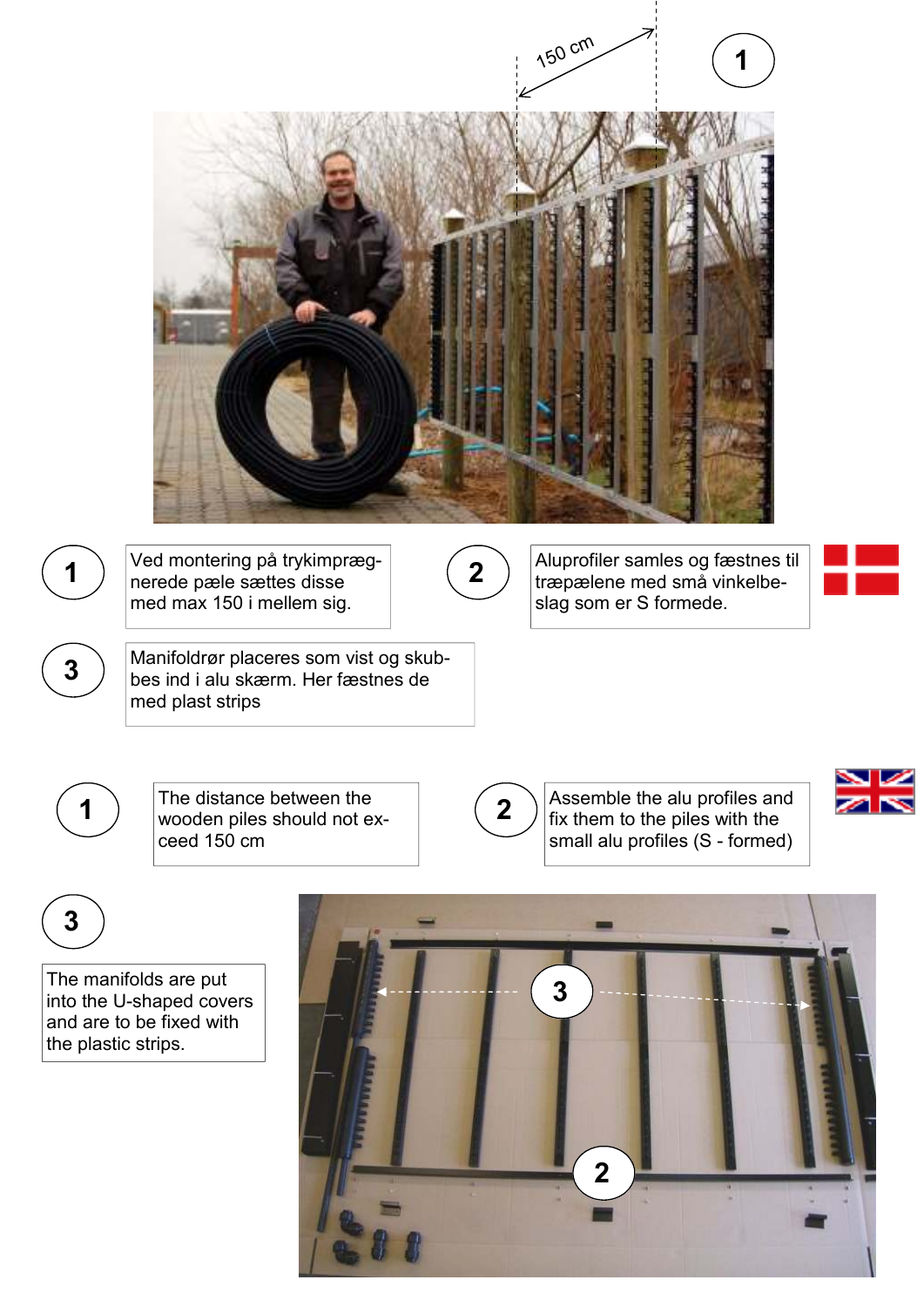



4 > Gummi pakning klemmes sammen og skubbes ind i ribberøret.<br>Sæbe må gerne anvendes



Sæbe smøres på studs og ind i gummipakning

Ribberør med gummipakning skubbes ind over studsen. Hvis det er koldt kan det være en fordel at varme røret fx med en hårtørrer eller varmt (sæbe)vand.

Rubber gasket can be squished together and put into the 25 mm corrugated tubing. Eventual use some soap.



Soap fluid is put onto the 16 mm nipple and into the rubber gasket

The tube with rubber gasket can now be put onto the nipple. If it is cold, you may warm up the tube with a hairdryer or hot water.